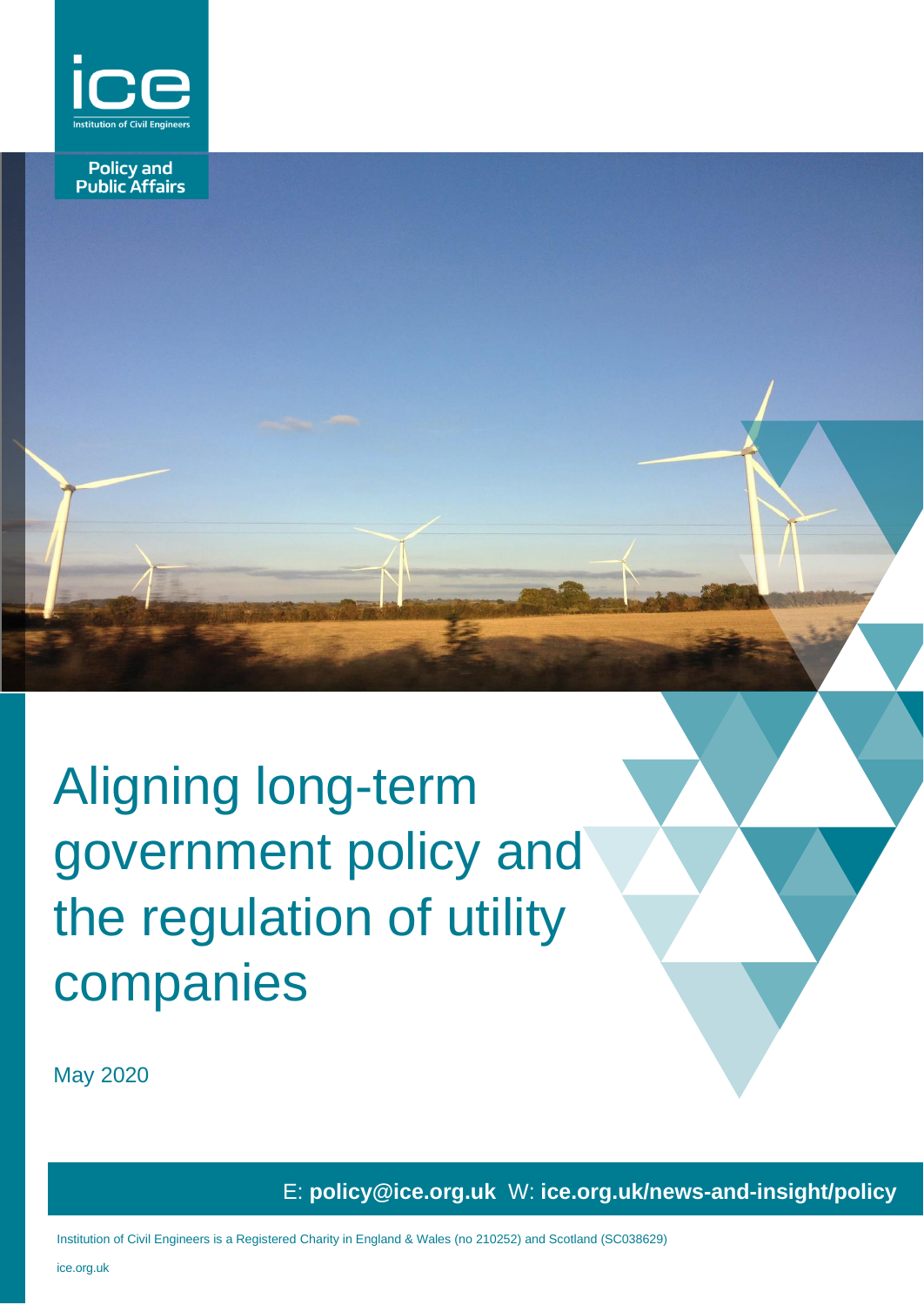

## Aligning long-term government policy and the regulation of utility companies

## **Executive summary**

Almost half of the UK's infrastructure, chiefly water and energy, is financed and delivered by the private sector, and paid for by consumers, under the Regulated Asset Base (RAB) model.<sup>1</sup> RAB-funded infrastructure has received significant amounts of private sector investment since the model's introduction in 1994. In 2018, the total RAB value across the UK's electricity, gas, water and airport sectors stood at over £160 billion, with the vast majority of this centred on the utilities.<sup>2</sup>

The model of regulation has generated significant investment and improved performance over the past decades. However, it is increasingly facing new challenges that it was not intended to address, including achieving net-zero greenhouse gas emissions, adapting and becoming more resilient to climate change and extreme weather events, contributing to efforts to address the nation's shortage of housing, as well as rapid advances in technology that have the potential to transform infrastructure networks.

Over time, regulators have had to try to balance important factors, such as climate change, against a primary duty to protect the interests of consumers. This has led to difficulties when prioritising strategic investments for the long term which would impose costs on consumers in the short term. Given the increasingly complex long-term solutions that are necessary to tackle the aforementioned challenges, the regulation of economic infrastructure needs to be more flexible.

An emphasis also needs to be placed on the regulated utilities themselves to improve processes. Challenges both today and tomorrow mean that 'business as usual' is no longer an option. While some companies are taking steps to embed new values and decision-making processes within their business models, there is still much to be done to redesign a framework that delivers best value for consumers and investors while meeting strategic objectives, going beyond simply complying with regulation.

It is vital for the government to demonstrate leadership to bring about this change. By setting a clear strategic direction, outlining plans for supporting the development of new technologies and – crucially – putting in place a National Infrastructure Strategy that outlines a stable, long-term vision for the UK's infrastructure networks, regulators, companies and their investors will be better able to evaluate, drive and deliver strategic investments that address core challenges.

This paper, which focuses on the regulated energy and water sectors, examines the changing demand drivers facing regulators and utilities and seeks to make recommendations that, if actioned, will lead to greater flexibility for investment that delivers high-quality, value-for-money infrastructure.

<sup>&</sup>lt;sup>1</sup> ICE (2018) State of the Nation [2018: Infrastructure Investment](https://www.ice.org.uk/getattachment/news-and-insight/policy/state-of-the-nation-2018-infrastructure-investment/ICE-SoN-Investment-2018.pdf.aspx#_ga=2.134150794.547844030.1583310455-1714938937.1528710932)

<sup>&</sup>lt;sup>2</sup> Department for Business, Energy and Industrial Strategy (2019) RAB [Model for Nuclear](https://assets.publishing.service.gov.uk/government/uploads/system/uploads/attachment_data/file/825119/rab-model-for-nuclear-consultation.pdf)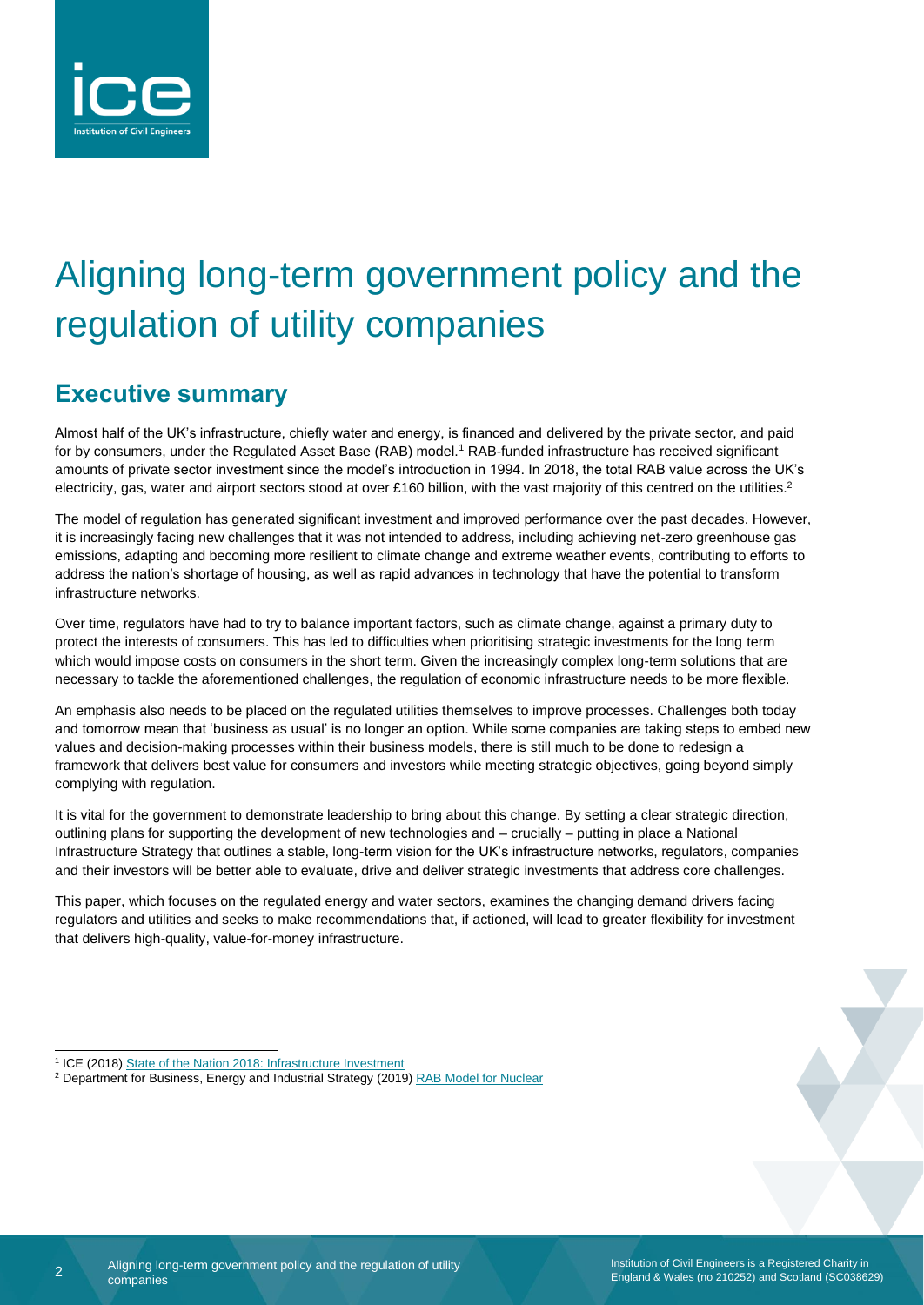

#### **Recommendations**

- In order to account for housing growth and ensure that appropriate infrastructure and network enhancements are in place to enable and support it, utility companies should be core participants in developing evidence-led regional infrastructure strategies. It is important that regulators are also involved in the development of these strategies in order to better evaluate final determinations for price control periods.
- The use of direct procurement models that deliver large-scale infrastructure projects should be further explored and utilised in order to allow for strategic investment, outside of price control periods, that delivers improved economic, social and environmental outcomes. This should form the basis of open and transparent competition, ensuring all options for significant improvements and enhancements to infrastructure networks can be considered, while opening up new possibilities for innovation and enabling new investors to enter the market.
- Regulated utility companies should align their Environmental, Social and Governance (ESG) reporting to a common standard to allow better decisions to be taken by regulators, allowing investment options to be identified that deliver wider social and environmental benefits and better value for money for consumers.
- The government via its National Infrastructure Strategy should outline clear, long-term and strategic policy objectives that allow better alignment between regulatory, industry and policy activity. This would provide regulators, industry and consumers with greater clarity on long-term strategic priorities, providing the context for future price reviews and the investments required both within and outside price control periods.

## **Changing demand drivers for regulating economic infrastructure**

The regulatory approach taken by both Ofgem and Ofwat has proved effective since their establishment. Under economic regulation, the cost of transporting a unit of electricity around Britain has fallen by 17% since the mid-1990s, relative to the retail price index.<sup>3</sup> Since 2015 there have been significant improvements in distribution network reliability, which in 2018 stood at 99.99%.<sup>4</sup> Customer network interruptions have fallen by 14%, while the duration of interruptions has fallen by 10%.<sup>5</sup> In the water sector, over £150 billion of private capital investment has been made since 1989, leading to highquality drinking water, cleaner rivers and beaches, and household water bills that are, after accounting for inflation, broadly similar to 20 years ago.<sup>6</sup>

However, ICE's 2018 and 2019 State of the Nation reports revealed a growing consensus that the defined regulatory periods governing utilities are preventing strategic, long-term planning and delivery of some of the UK's core economic infrastructure networks.<sup>7</sup> Think tank Sustainability First has highlighted that short-term affordability is frequently given

<sup>3</sup> Ofgem (2018) [Tougher Price Controls for Energy Networks](https://www.ofgem.gov.uk/news-blog/our-blog/tougher-price-controls-energy-networks)

<sup>4</sup> Ofgem (2018) [RIIO-ED1 Annual Report 2017–18](https://www.ofgem.gov.uk/system/files/docs/2019/03/riio-ed1_annual_report_2017-18.pdf)

<sup>&</sup>lt;sup>5</sup> Ofgem (2020) RIIO-ED1 Network Performance Summary 2018-19

<sup>&</sup>lt;sup>6</sup> ICE (2018[\) State of the Nation 2018: Infrastructure Investment;](https://www.ice.org.uk/getattachment/news-and-insight/policy/state-of-the-nation-2018-infrastructure-investment/ICE-SoN-Investment-2018.pdf.aspx#_ga=2.134150794.547844030.1583310455-1714938937.1528710932) Chartered Institution of Water and Environmental Management (2019) [Thirty Years On, What Has Water Privatisation Achieved?](https://www.ciwem.org/the-environment/how-should-water-and-environmental-management-firms-tap,-retain-and-promote-female-talent)

<sup>&</sup>lt;sup>7</sup> ICE (2018[\) State of the Nation 2018: Infrastructure Investment;](https://www.ice.org.uk/getattachment/news-and-insight/policy/state-of-the-nation-2018-infrastructure-investment/ICE-SoN-Investment-2018.pdf.aspx#_ga=2.134150794.547844030.1583310455-1714938937.1528710932) ICE (2019) State of the Nation 2019: Connecting Infrastructure with **[Housing](https://www.ice.org.uk/getattachment/news-and-insight/policy/state-of-the-nation-2019/ice-state-of-the-nation-2019.pdf.aspx#_ga=2.230094232.547844030.1583310455-1714938937.1528710932)**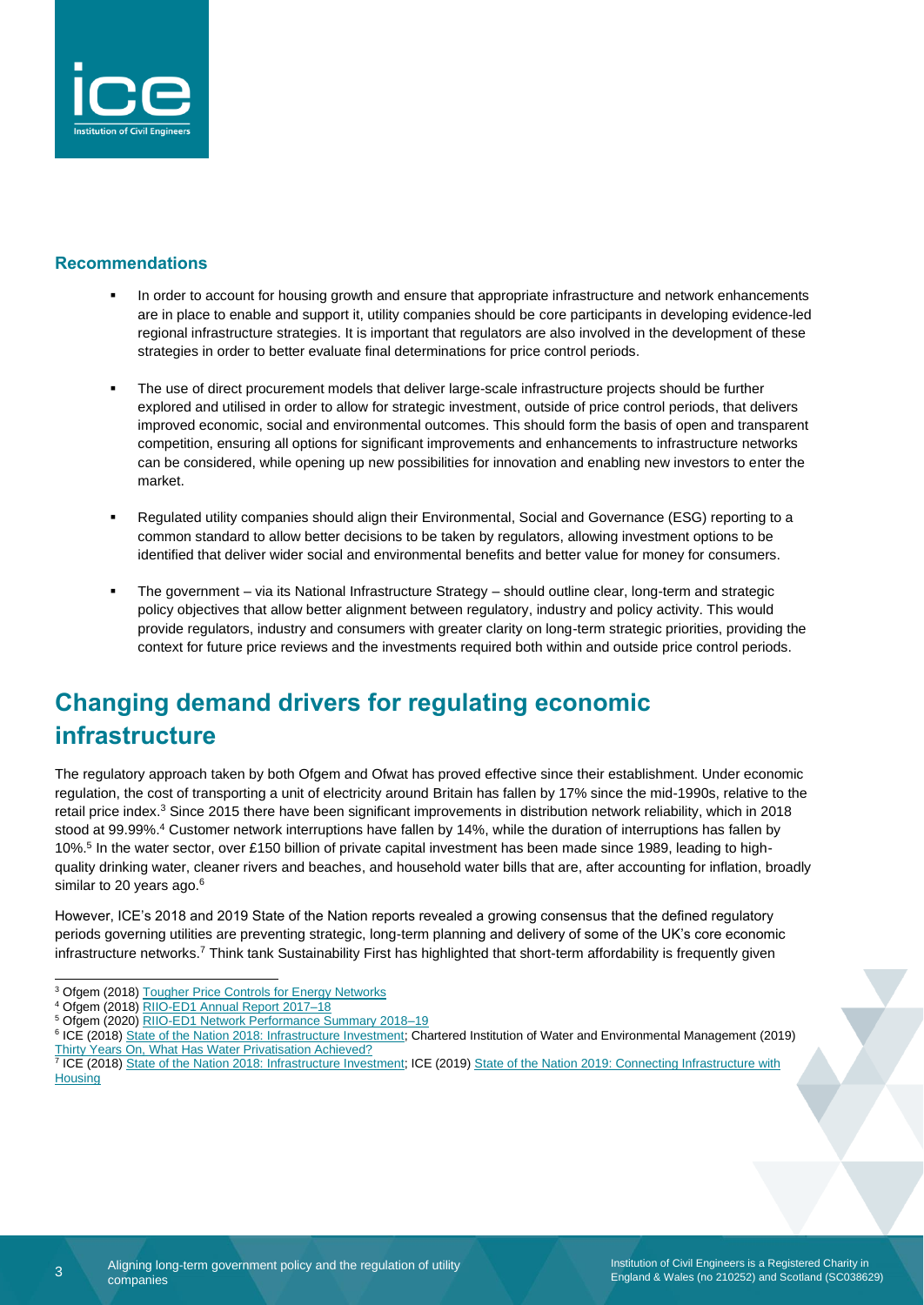

precedence over other goals. This tendency is partly down to regulatory structures (such as having separate environmental regulators), but also due to the way that regulatory duties around environmental, resilience and other issues are prioritised, framed and interpreted.<sup>8</sup>

Although new duties have been added to the remits of the regulators, the system is increasingly facing new challenges that it was not intended to address. These include:

- meeting the 2050 net-zero greenhouse gas emissions target
- the need to build in further resilience to infrastructure networks in the face of climate change
- rapid and uncertain technological changes
- contributing to addressing the housing shortage.

Whereas social and environmental issues are dynamic and cross-sectoral, regulation currently tends to be rigid, sectorbased and focused on relatively short-term cycles, with a primary duty to protect the interests of consumers.<sup>9</sup> While safeguarding consumers and delivering more efficient services are vitally important aspects, more flexibility both in terms of duration and levels of allowed investment could achieve better long-term performance and value for money, alongside enhanced integration of infrastructure networks.

#### **Net-zero targets**

Great Britain's electricity system is expected to undergo a fundamental transformation over the coming decades in response to meeting net-zero greenhouse gas emissions targets. In its advice to the government on future carbon budgets, the Committee on Climate Change (CCC) has emphasised the need to invest in a portfolio of low-carbon technologies and to increase the provision of flexibility services to enable the cost-effective integration of the new system.<sup>10</sup>

Only 5% of the current energy used for heating comes from low-carbon sources, while there may be as many as 46 million electric vehicles on the UK's roads by 2050, presenting significant demand-side challenges.<sup>11</sup> The National Infrastructure Commission (NIC) estimates the energy sector will need to invest £20 billion per year between 2020 and 2050 – £9 billion more than current annual investment  $-$  to meet the 2050 net-zero target.<sup>12</sup>

In the context of achieving net-zero targets, Ofgem considers that the role of anticipatory investment may acquire more prominence in RIIO-2,<sup>13</sup> but details are yet to be outlined.<sup>14</sup>

#### **Resilience**

The regulated utilities face the combined pressures of population growth and climate change. The UK will need extensive demand- and supply-led drought resistance measures in place by 2050.<sup>15</sup> The NIC estimates the need at 4,000 megalitres

<sup>11</sup> Ofgem (2020) [Decarbonisation Action Plan](https://www.ofgem.gov.uk/system/files/docs/2020/02/ofg1190_decarbonisation_action_plan_web_0.pdf)

<sup>14</sup> Ofgem (2019) [RIIO-ED2 Framework Decision](https://www.ofgem.gov.uk/system/files/docs/2019/12/riio-ed2_framework_decision_dec_2019.pdf)

<sup>&</sup>lt;sup>8</sup> Sustainability First (2019) Circling the Square: Rethinking Utilities Regulation for a Disrupted World

<sup>&</sup>lt;sup>9</sup> Ibid

<sup>10</sup> CCC (2019) [Net Zero: The UK's Contribution to Stopping Global Warming](https://www.theccc.org.uk/wp-content/uploads/2019/05/Net-Zero-The-UKs-contribution-to-stopping-global-warming.pdf)

<sup>&</sup>lt;sup>12</sup> NIC (2019[\) Strategic Investment and Public Confidence](https://www.nic.org.uk/wp-content/uploads/NIC-Strategic-Investment-Public-Confidence-October-2019.pdf)

<sup>&</sup>lt;sup>13</sup> RIIO-2 (Revenue=Incentives+Innovation+Outputs) will be the next price controls for the companies running the gas and electricity transmission and distribution networks.

<sup>&</sup>lt;sup>15</sup> ICE (2018[\) State of the Nation 2018: Infrastructure Investment](https://www.ice.org.uk/getattachment/news-and-insight/policy/state-of-the-nation-2018-infrastructure-investment/ICE-SoN-Investment-2018.pdf.aspx#_ga=2.134150794.547844030.1583310455-1714938937.1528710932)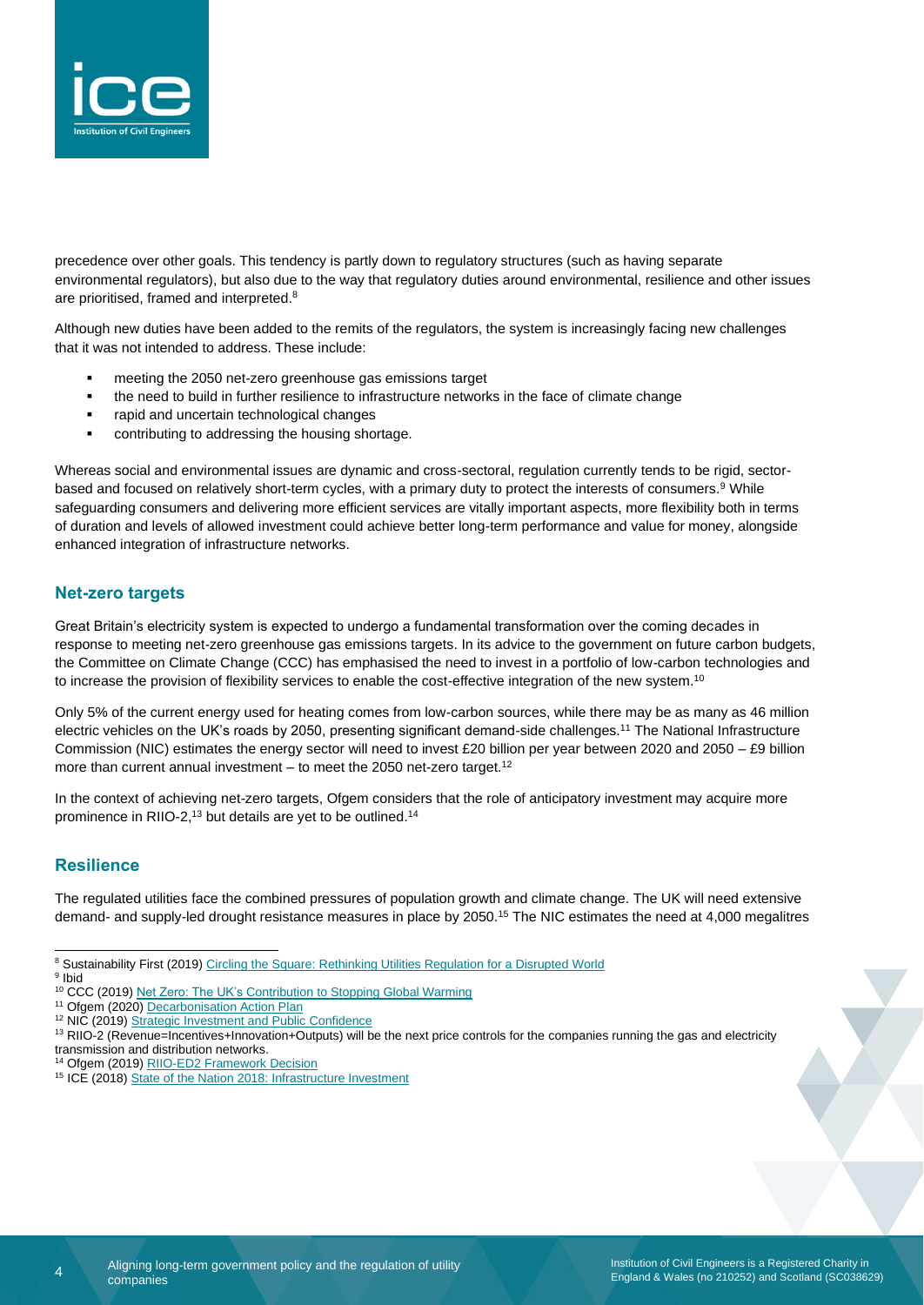

per day of extra water-supply capacity and, in its National Infrastructure Assessment, recommends the establishment of a national water transfer network to protect against drought.<sup>16</sup> There is also a need to protect supply and ensure adequate drainage for extreme weather events where flooding is a risk.

In the energy sector, increasing reliance by the public and businesses on electricity and its interdependencies, namely communications networks, means infrastructure systems must be resilient to future needs and be able to cope with demand.<sup>17</sup>

Utility networks therefore must respond to increasing pressures. The NIC states that investment of £930 million on average per year between 2020 and 2050 will be required to increase drought resilience alone.<sup>18</sup> Low-probability, highimpact incidents such as serious drought are hard to price into a system of economic regulation. The costs of building in greater resilience to a network are felt directly by consumers, but the benefits are uncertain both in terms of their scale and timeframes.<sup>19</sup>

#### **Technological developments**

For some technologies, their development, deployment and rate of adoption are unpredictable. In order to meet the 2050 net-zero target, it will likely be necessary to invest in untested technology that has a higher risk profile, making it challenging to implement within the confines of the current defined price control period funding model.

Ofwat's £200-million innovation fund in the most recent price review and Ofgem's plan through the upcoming RIIO-2 framework for electricity distribution networks to introduce a new innovation funding pot that targets future-facing strategic challenges are welcome moves in this regard.<sup>20</sup>

In addition, while infrastructure may be working in its current form, asset owners must adopt new integrated digital approaches to manage and operate existing assets and build future ones.<sup>21</sup> This includes developing a 'digital twin', enabling asset owners to learn where a system could benefit from improvements and unlock value in new ways for consumers.<sup>22</sup>

#### **Housing**

Delivery of economic infrastructure to enable and support new housing developments is vital, but planning and delivery of utilities infrastructure within the current regulatory framework is siloed and in many regions too reactive to housing demand, which can often be a cause of delay to construction.<sup>23</sup> The current regulatory structure across the utilities does not prioritise housing, often restricting investment that may need to be planned ahead of need.

- <sup>20</sup> Ofwat (2019[\) Time to Act, Now: Driving Transformational Innovation in the Sector;](https://www.ofwat.gov.uk/wp-content/uploads/2019/12/Time-to-act-now-driving-transformational-innovation-in-the-sector-decision-document.pdf) Ofgem (2019[\) RIIO-ED2 Framework Decision](https://www.ofgem.gov.uk/system/files/docs/2019/12/riio-ed2_framework_decision_dec_2019.pdf)
- <sup>21</sup> ICE (2017[\) State of the Nation 2017: Digital Transformation](https://www.ice.org.uk/getattachment/news-and-insight/policy/state-of-the-nation-2017-digital-transformation/ICE-SoN-Report-Web-Updated.pdf.aspx#_ga=2.21287992.267275737.1583917576-1714938937.1528710932)

<sup>&</sup>lt;sup>16</sup> NIC (2018[\) National Infrastructure Assessment](https://www.nic.org.uk/wp-content/uploads/CCS001_CCS0618917350-001_NIC-NIA_Accessible.pdf)

<sup>&</sup>lt;sup>17</sup> Energy Research Partnership (2018) [Future Resilience of the UK Electricity System](https://erpuk.org/wp-content/uploads/2018/11/4285_resilience_report_final.pdf)

<sup>18</sup> Ibid

<sup>&</sup>lt;sup>19</sup> NIC (2018[\) Preparing for a Drier Future](https://www.nic.org.uk/wp-content/uploads/NIC-Preparing-for-a-Drier-Future-26-April-2018.pdf)

 $22$  Ibid

<sup>&</sup>lt;sup>23</sup> NIC (2017[\) Congestion, Capacity, Carbon: Priorities for National Infrastructure](https://www.nic.org.uk/wp-content/uploads/Congestion-Capacity-Carbon_-Priorities-for-national-infrastructure.pdf)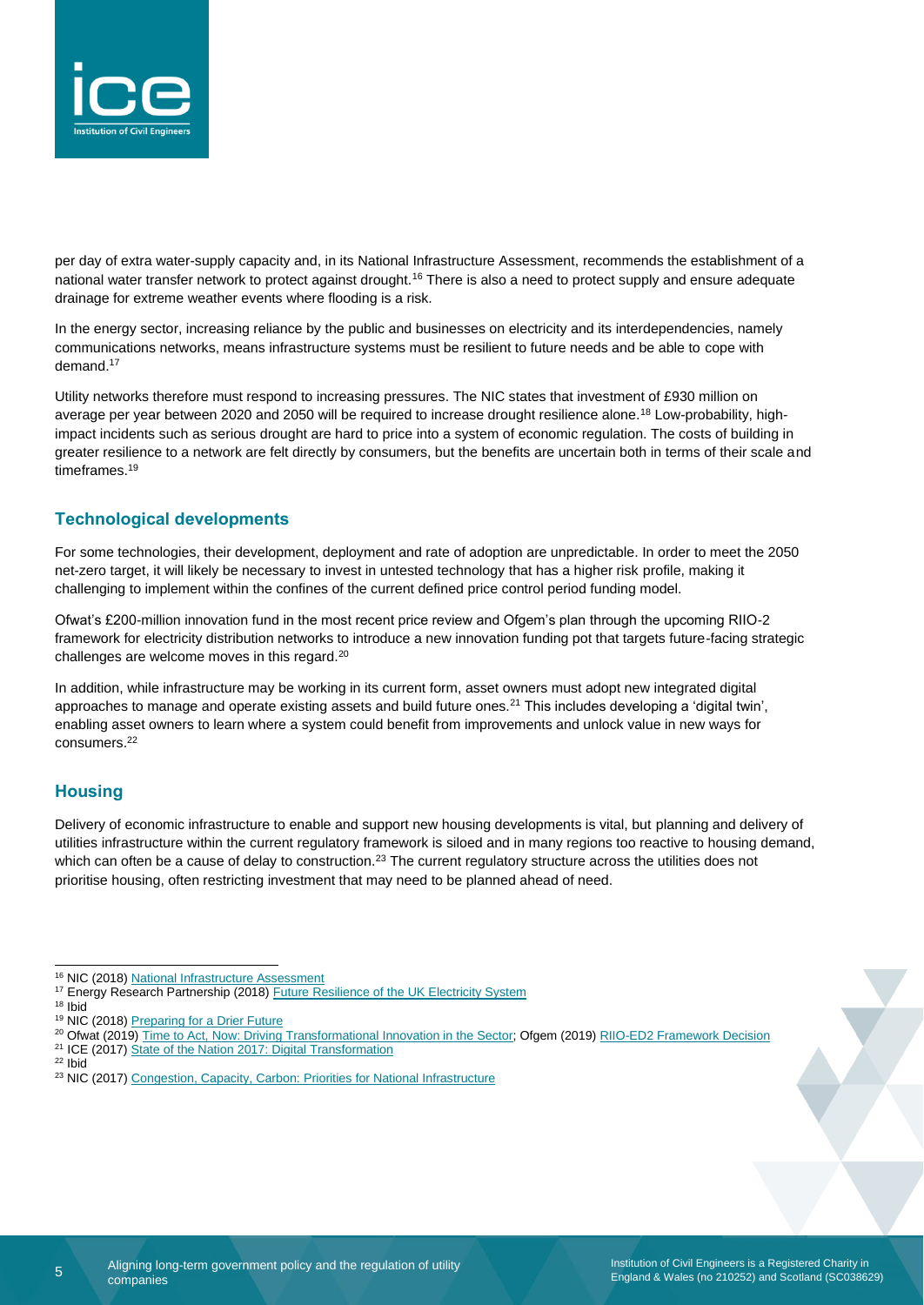

In particular, as regulators' primary functions are to protect consumers' interests, they are keen to ensure that consumers do not pay for unnecessary expenditure on speculative infrastructure enhancements. It is therefore difficult for utilities to recover expenditure on enhancements without being able to demonstrate a need for the enhancement.<sup>24</sup>

ICE has previously called for the development of regional infrastructure strategies that include housing, involving a multitude of stakeholders including utility companies, regulators, local communities, relevant government departments, delivery bodies, local government, other businesses and academia, in order to ensure a coordinated approach to regional infrastructure provision.<sup>25</sup> These strategies should be the product of regional stakeholder collaboration, where key service providers come together in a regional infrastructure forum with other local actors to determine the infrastructure need of a given region. It is also important that any future regional infrastructure strategies are compatible with one another across service-level boundaries such as energy or water networks.

#### **Recommendation**

*In order to account for housing growth and ensure that appropriate infrastructure and network*  enhancements are in place to enable and support it, utility companies should be core participants in *developing evidence-led regional infrastructure strategies. It is important that regulators are also involved in the development of these strategies in order to better evaluate final determinations for price control periods.*

## **Adapting the existing model of regulation: challenges and solutions**

For many investments, such as incremental changes to a network, the current price control process provides a stable regulatory environment. However, for strategic, transformational investments, a short- to medium-term price control may not be the appropriate length of time.

Regulators' default position on new investments (particularly larger, long-term ones) is one of scepticism as the costs of a shorter-term investment will be lower and therefore cheaper to the consumer.<sup>26</sup> This is not always the case, however – there are some examples of strategic, longer-term investment being delivered under the existing RAB models. Indeed, in its 2019 price review (PR19) final determinations, Ofwat set out a new 10-year price control period for a £124-million reservoir in Hampshire, while Ofgem has been utilising direct procurement via competitive tenders since 2009.<sup>27</sup> This flexibility is to be welcomed, as are the regulators' commitments to examine whether these approaches can be extended in future price reviews and asset management periods.

<sup>24</sup> ICE (2019[\) State of the Nation 2019: Connecting Infrastructure with Housing](https://www.ice.org.uk/getattachment/news-and-insight/policy/state-of-the-nation-2019/ice-state-of-the-nation-2019.pdf.aspx#_ga=2.230094232.547844030.1583310455-1714938937.1528710932)

<sup>25</sup> Ibid

<sup>26</sup> NIC (2019[\) Strategic Investment and Public Confidence](https://www.nic.org.uk/wp-content/uploads/NIC-Strategic-Investment-Public-Confidence-October-2019.pdf)

<sup>&</sup>lt;sup>27</sup> Ofwat (2019[\) PR19 Final Determinations](https://www.ofwat.gov.uk/wp-content/uploads/2019/12/PR19-final-determinations-Overview-of-final-determinations.pdf); Ofgem (2016) [Evaluation of OFTO Tender Round 2 and Round 3 Benefits](https://www.ofgem.gov.uk/system/files/docs/2016/03/ofgem_tr2_tr3_evaluation_final_report.pdf)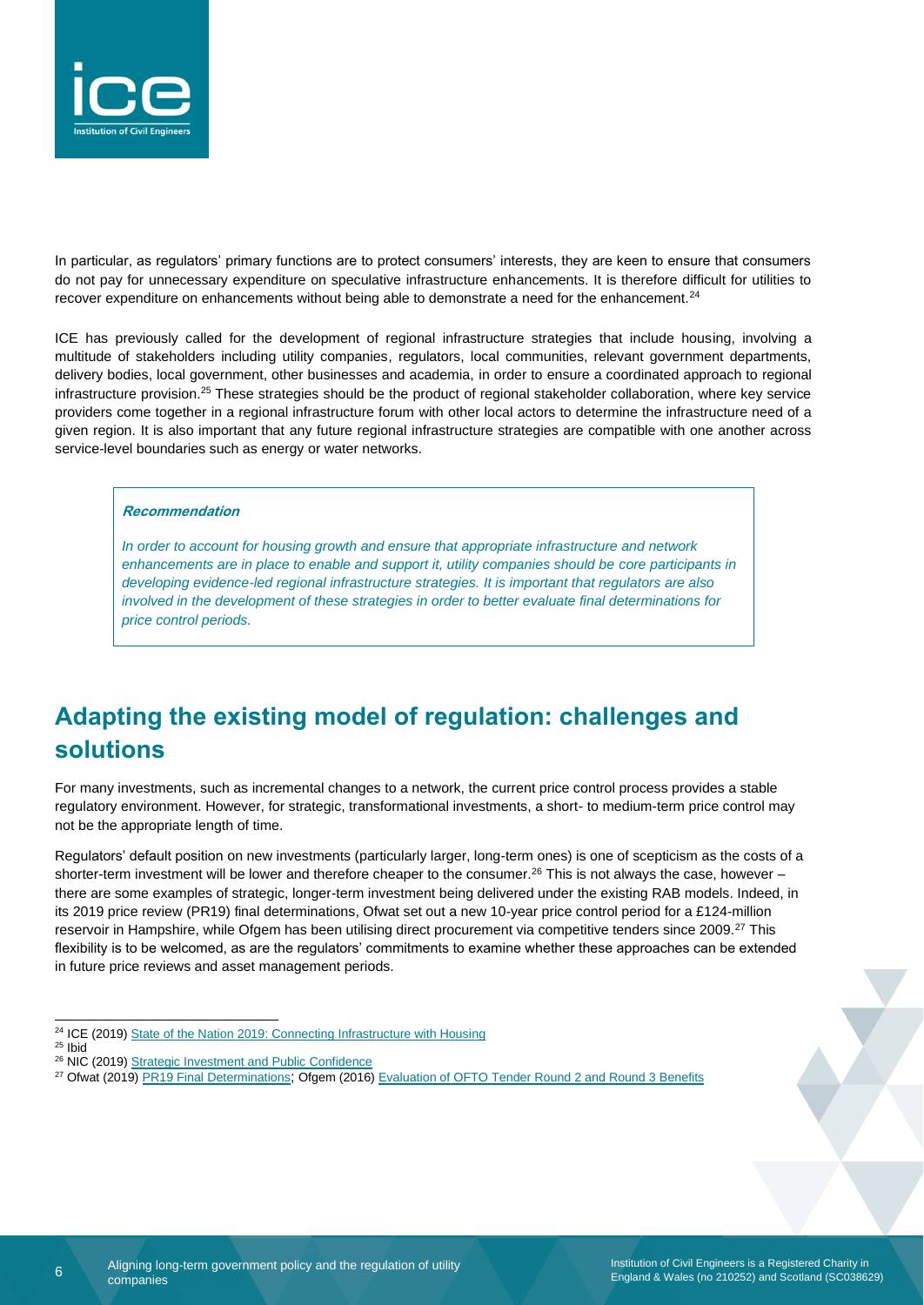

However, it is clear that a more strategic approach could help utility providers tackle upcoming challenges as well as allow investors to have greater transparency on future opportunities for investment. It is right that companies should face scrutiny for their new investments, but this needs to take place within the context of an overall strategic plan for what the networks require.

This section outlines how the existing system could be adapted and improved to better evaluate, drive and deliver strategic investments that address core challenges. This includes:

- furthering the use of direct procurement
- the role of asset owners in improving processes and practices
- how to better align and improve the relationship between long-term policy objectives and regulation.

#### **Direct procurement**

Direct procurement models have been gaining varying degrees of traction in the regulated utilities over the past decade. This involves the use of competitive tenders for the design, build, financing and/or operation of projects that otherwise would have been undertaken by the regulated companies themselves. This type of model creates competition and is intended to reduce costs, deliver efficiencies, foster innovation and lead to better outcomes for consumers.<sup>28</sup>

In the energy sector, direct procurement for offshore transmission owners (OFTOs) first began in 2009. This flagship example was instigated by Ofgem in the face of meeting challenging renewable energy targets, with the regulator granting licences to bidders for new offshore transmission assets via a competitive tender process.<sup>29</sup> In 2016, Ofgem estimated that the scale of financial savings for the OFTO competitive tendering were between £683 million and £1.1 billion compared to a non-competitive approach.<sup>30</sup>

Building on the success of this approach, Ofgem introduced its Strategic Wider Works mechanism, allowing transmission owners to bring forward large investment projects where funding was not awarded as part of price control settlements.<sup>31</sup> However, since 2013 funding for only three projects has been approved.<sup>32</sup>

As part of its latest price review, Ofwat introduced 'Direct procurement for customers' (DPC), a process for water companies to competitively tender for a third party to design, build, finance, operate and maintain infrastructure.<sup>33</sup> This covers large-scale enhancement projects that are expected to cost over £100 million based on whole-life expenditure. Ofwat has left it to the water companies to decide whether their proposals for projects should include initial design and expects regulated companies to operate the tender and procurement processes themselves.

This mechanism could form the basis of open and transparent competition, ensuring all options for significant additional supply capacity can be considered, while opening up new possibilities for improved access to finance, innovation and efficiency. DPC could also prove an effective model on major projects that cut across water companies' boundaries, such

<sup>31</sup> Ofgem (2020) [Strategic Wider Works](https://www.ofgem.gov.uk/electricity/transmission-networks/critical-investments/strategic-wider-works)

<sup>&</sup>lt;sup>28</sup> Atkins (2016[\) Direct Procurement](https://www.atkinsglobal.com/~/media/Files/A/Atkins-Corporate/uk-and-europe/sectors-documents/water/Direct%20procurement_final_version2.pdf)

<sup>&</sup>lt;sup>29</sup> Thomson Reuters (2017[\) Direct Procurement: The Story So Far](http://constructionblog.practicallaw.com/direct-procurement-the-story-so-far/)

<sup>&</sup>lt;sup>30</sup> Ofgem (2016) [Evaluation of OFTO Tender Round 2 and Round 3 Benefits](https://www.ofgem.gov.uk/system/files/docs/2016/03/ofgem_tr2_tr3_evaluation_final_report.pdf)

<sup>32</sup> Ibid

<sup>33</sup> Ofwat (2018[\) Direct Procurement for Customers \(DPC\): Setting Expectations for a High-Quality and Well-Evidenced Case](https://www.ofwat.gov.uk/wp-content/uploads/2018/06/IN-1810-Direct-procurement-for-customers-DPC-setting-expectations-for-a-high-quality-and-well-evidenced-case.pdf)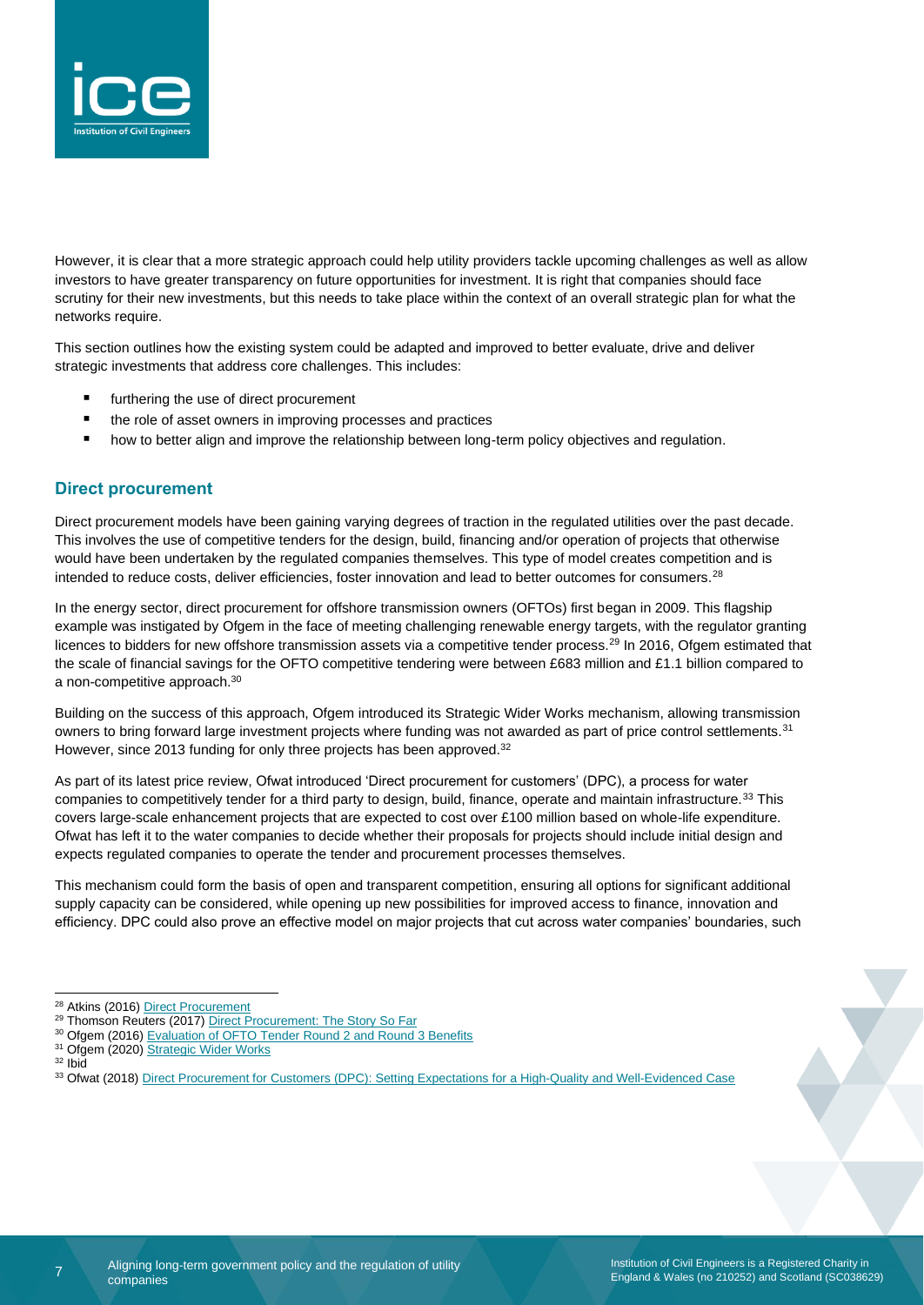

as water transfer networks or new reservoirs, which the NIC has recommended deploying in order to build in further resilience against drought.<sup>34</sup>

The direct procurement model in the water sector was first applied on the Tideway project, which achieved low capital costs (see case study below). This type of investment model is one that seeks less risk and a steadier return, with funders taking a longer-term view of the asset. However, Tideway was only able to do this as it is a licensed entity with government-backed guarantees. For typical DPC projects, neither of these factors are likely to be the case.

**Case study:** *Thames Tideway Tunnel*

*In 2016, a hybrid variant of the RAB model – with excess cost sharing and a cost cap – was applied for the first time to a single asset construction project: the £4.2-billion Thames Tideway Tunnel (TTT) sewerage project.<sup>35</sup>*

*Much of the £1.3 billion of private-sector equity finance that was raised to deliver the project came from UK pension funds, representing 1.7 million pensioners, or a quarter of the UK's largest 25 pension funds.<sup>36</sup> The project is being funded by Thames Water customers through their bills; bills for 2019/20 include £19 for TTT-related costs, and will eventually rise to no more than £25 per year before inflation.<sup>37</sup> This is significantly lower than the £70–£80 initially envisaged, primarily due to access to cheaper finance and efficiency savings.<sup>38</sup>*

In its final determination for PR19, Ofwat anticipates that between three and six projects could be procured under the DPC model by 2025, though only one – United Utilities' £750-million project to safeguard the resilience of Manchester's water supply  $-$  is certain to be procured in that period.<sup>39</sup>

The fact that price control arrangements for DPC are rolled into the PR19 period – as opposed to Ofgem's Strategic Wider Works programme that allows for funding to be awarded outside of price control periods – means that the longer-term nature of these projects is still not considered in a strategic enough context. By looking beyond price control periods and considering capital costs and revenue requirement over a longer timeframe, the longer-term and low-risk aspirations of equity or pension funds can be attracted.<sup>40</sup> In addition to improving this access to finance, the competition that DPC creates can lead to innovation in the delivery of projects, creating efficiencies both in delivery and operating costs and providing consumers with greater value for money.

- 36 Cambridge Economic Policy Associates (2017) [Review of the UK Infrastructure Financing Market](https://www.nic.org.uk/wp-content/uploads/Review-of-infrastructure-financing-market.pdf)
- <sup>37</sup> Tideway (2020[\) Delivery Partners](https://www.tideway.london/about-us/our-delivery-partners/)

<sup>40</sup> Atkins (2016[\) Direct Procurement](https://www.atkinsglobal.com/~/media/Files/A/Atkins-Corporate/uk-and-europe/sectors-documents/water/Direct%20procurement_final_version2.pdf)

8

<sup>34</sup> NIC (2018[\) National Infrastructure Assessment](https://www.nic.org.uk/wp-content/uploads/CCS001_CCS0618917350-001_NIC-NIA_Accessible.pdf)

<sup>&</sup>lt;sup>35</sup> Defra (2015[\) Thames Tideway Tunnel: Strategic and Economic Case, Costs and Benefits, 2015 Update](https://www.gov.uk/government/publications/thames-tideway-tunnel-strategic-and-economic-case-costs-and-benefits-2015-update)

<sup>&</sup>lt;sup>38</sup> Cambridge Economic Policy Associates (2017) [Review of the UK Infrastructure Financing Market](https://www.nic.org.uk/wp-content/uploads/Review-of-infrastructure-financing-market.pdf)

<sup>&</sup>lt;sup>39</sup> Ofwat (2019[\) PR19 Final Determinations](https://www.ofwat.gov.uk/wp-content/uploads/2019/12/PR19-final-determinations-Overview-of-final-determinations.pdf)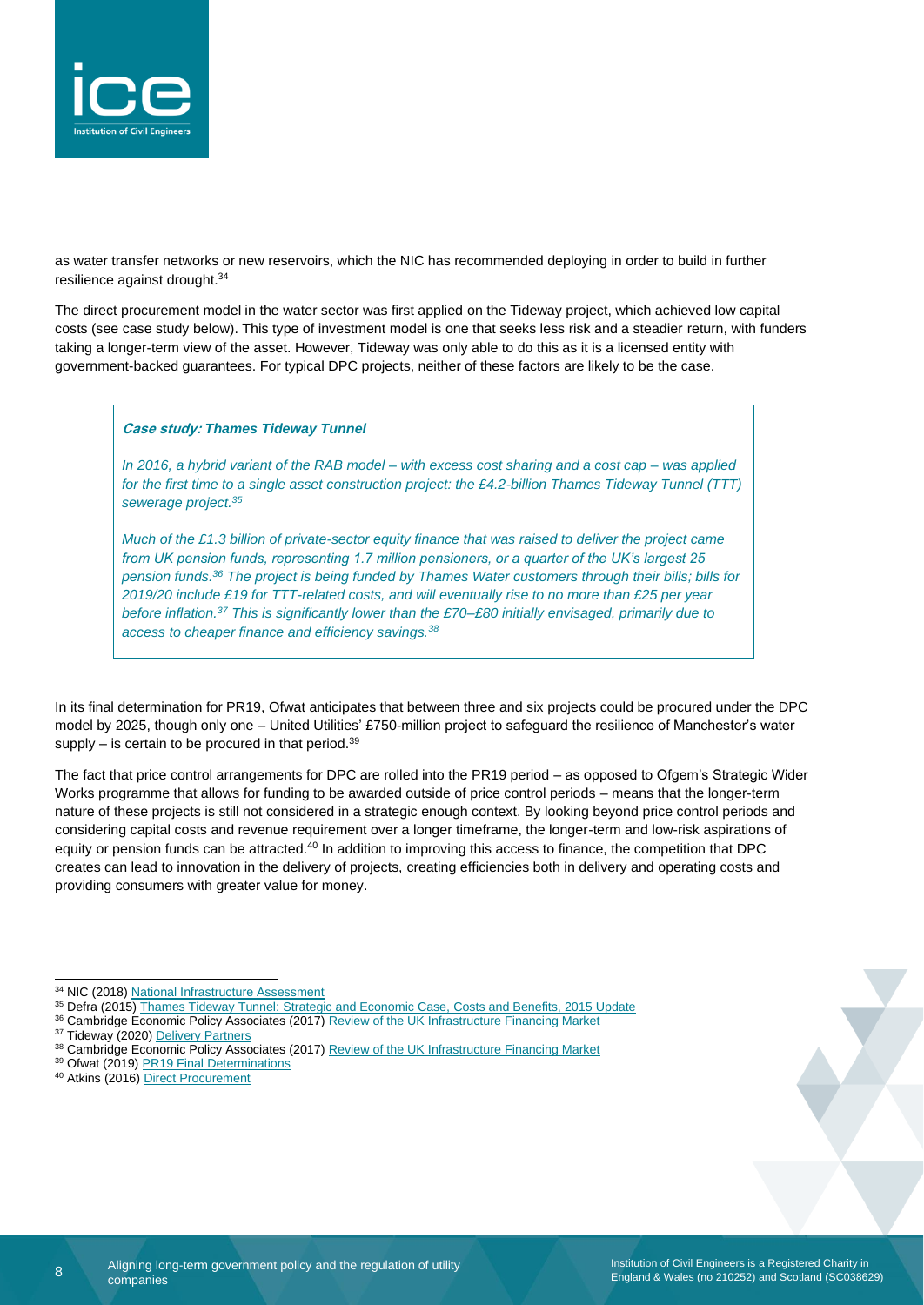

#### **Recommendation**

*The use of direct procurement models that deliver large-scale infrastructure projects should be further explored and utilised in order to allow for strategic investment, outside of price control periods, that delivers improved economic, social and environmental outcomes. This should form the basis of open and transparent competition, ensuring all options for significant improvements and enhancements to infrastructure networks can be considered, while opening up new possibilities for innovation and enabling new investors to enter the market.*

#### **The role of asset owners**

As regulated providers of an essential public service, UK water and energy companies declare that they place customers and the environment at the core of what they do. But the reality is that some have fallen short in recent years and, as a result, regulated utilities have come under increased scrutiny.<sup>41</sup>

Regulators are understandably hesitant to take any enforcement action outside of their current frameworks, but are instead looking to companies to take the lead in establishing their own social contract to deliver their social purpose. A number of firms have taken the lead in this regard, with Anglian Water enshrining public interest outcomes within its business, meaning the company has an obligation to take account of its impact on customers, communities and the environment while balancing the interests of its shareholders.<sup>42</sup> Anglian Water is also an early adopter of the Infrastructure Client Group's Project 13 initiative, which seeks to change the traditional transactional infrastructure business model to a public interest enterprise structure.<sup>43</sup> Organisations using this model are commercially incentivised to deliver better outcomes for users from infrastructure investment.

Yorkshire Water, meanwhile, launched a Decision Making Framework in 2017 that calculates the impact of any business or project decision across six capitals: financial, manufactured, natural, human, social and intellectual.<sup>44</sup> A key feature of this approach is that non-financial impacts and dependencies can be expressed in monetary terms, allowing Yorkshire Water to better identify opportunities to deliver greater value for money for its customers and embed this into 'business as usual' practices.<sup>45</sup>

For example, the framework can compare the social and environmental costs and benefits of alternative investment decisions, such as restoration of natural flood defences, against more traditional investment in 'hard' infrastructure assets.<sup>46</sup>

This emphasis on 'build less' options is an important one, particularly in the context of net-zero. By calculating the wholelife costs across multiple criteria, project options can be identified and highlighted to the regulators that deliver carbon savings and better value for money for consumers.

- 42 Water UK (2019[\) Public Interest Commitment Update](https://www.water.org.uk/wp-content/uploads/2019/10/Water-UK-Public-Interest-Commitment-update-October-2019.pdf)
- 43 Infrastructure Client Group (2018) [Project 13](https://www.p13.org.uk/about-project-13/)

<sup>45</sup> Ibid <sup>46</sup> Ibid

> Aligning long-term government policy and the regulation of utility companies

<sup>41</sup> Defra (2018[\) A Water Industry that Works for Everyone;](https://www.gov.uk/government/speeches/a-water-industry-that-works-for-everyone) Populus (2017) [The Reputation of the Energy Sector](https://www.populus.co.uk/wp-content/uploads/2017/07/The-reputation-of-the-energy-sector-with-suppliers-min.pdf)

<sup>44</sup> Yorkshire Water (2018) [The Six Capitals in our Decision Making Framework](https://www.yorkshirewater.com/media/1766/yorkshire_water_dmf_website_case_study.pdf)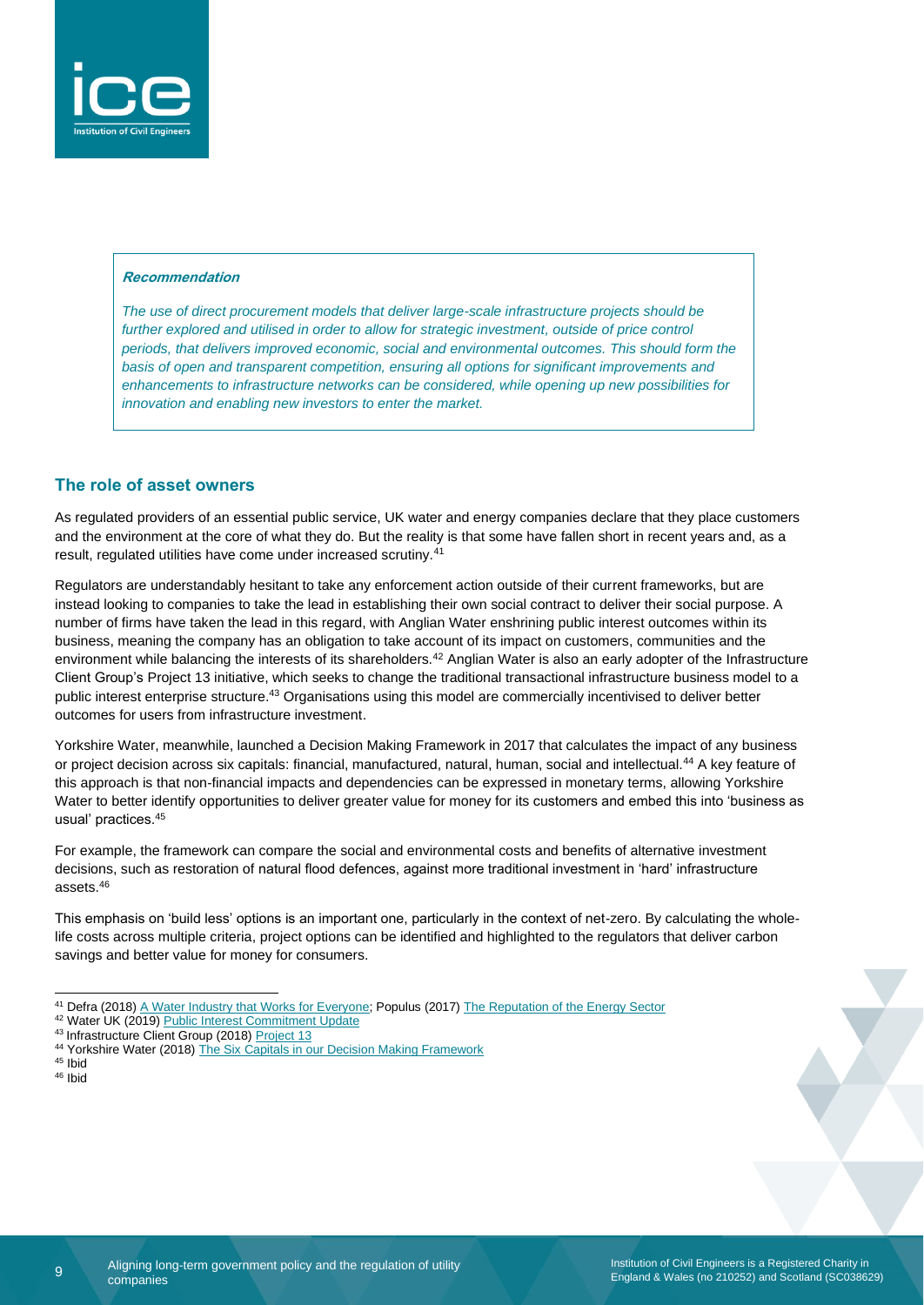

Asset owners also need to highlight risks and manage them better. Even though companies are working within the context of longer-term plans (such as water resource management plans), these are rarely updated and can cause the industry to become inflexible to change.

It is important for regulated utility companies to be able to most effectively demonstrate progress on performance across social, economic and environmental goals, going beyond the bare minimum of legal compliance. Environmental, Social and Governance (ESG) reporting exercises are at present primarily backward-looking, taking the form of a report that describes actions taken over the past year. While regulated utility companies are increasingly using the structure of the United Nations Sustainable Development Goals (SDGs) to analyse baseline performance on their ESG reporting, there is little consistency on common metrics used to measure progress.<sup>47</sup> By convening via an existing forum, for example the relevant trade bodies, and collaborating together to align methodologies and make ESG reporting a more forward-looking exercise, companies can identify and address risks early, share information and create an environment where they can work together to tackle shared challenges. The regulators themselves would also be presented with consistent data, enabling them to make better evidence-based determinations.

#### **Recommendation**

*Regulated utility companies should align their Environmental, Social and Governance (ESG) reporting to a common standard to allow better decisions to be taken by regulators, allowing investment options to be identified that deliver wider social and environmental benefits and better value for money for consumers.*

#### **Connecting long-term policy objectives with regulation**

There is no escaping the fact that the future investment needed to meet social, environmental and technological challenges will ultimately be funded by consumers. They need the confidence that their money is being spent on the right things in the right way, that they are not being taken advantage of, and that the benefits are being shared with them as well as with investors.

Prior ICE research has shown that 74% of the British public are keen to hear more from politicians about the benefits, rather than costs, of infrastructure investment.<sup>48</sup> By bringing the public along on the journey and outlining the benefits that would result from achieving long-term strategic goals, it is possible to redefine what a good outcome from an infrastructure project looks like.

The regulators' duties vary considerably, with inconsistency on aspects such as resilience and security of supply. Crucially, none of the regulators have a direct duty to consider the government's long-term policy commitment of achieving net-zero greenhouse gas emissions by 2050.

It is vital for the government to demonstrate leadership in this regard, both to address inconsistencies and provide clarity as to the direction of travel.

<sup>47</sup> Sustainability First (2020[\) Risky Business? Life in the Pressure Cooker](https://www.sustainabilityfirst.org.uk/images/publications/fair_for_the_future/Risk_in_the_Current_World_Final_130220.pdf)

<sup>48</sup> ICE (2019) [Reducing the Gap between Cost Estimates and Outturns for Major Infrastructure Projects and Programmes](https://www.ice.org.uk/getattachment/news-and-insight/policy/gap-between-estimates-and-outturns/ICE-Report-Reducing-the-gap-between-cost-estimates-and-outturns-for-major-infrastructure-projects-and-programmes.pdf.aspx#_ga=2.168875557.547844030.1583310455-1714938937.1528710932)